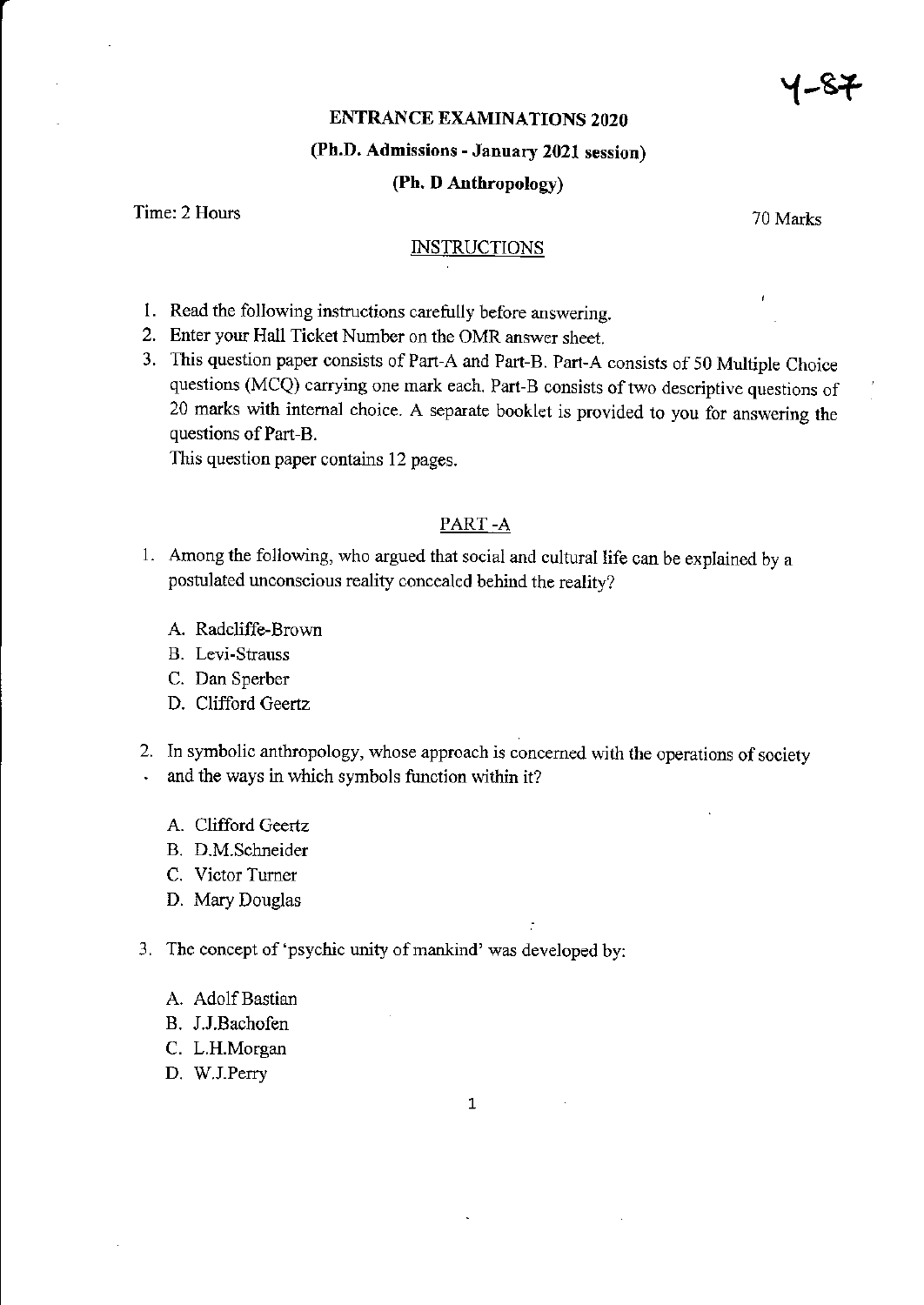4. The methodological rigour and theoretical grounding of cognitive anthropology grew out of:

प-87

- A. structural-functionalism
- B. symbolic anthropology
- C. linguistic anthropology
- D. interpretive approach
- 5. Schema theory is concerned with:
	- A. how the brain structures knowledge
	- B. the structure and function of the nervous system
	- C. the effect of the brain on psychological responses
	- D. how the culture traits are functionally integrated
- 6. In kinship studies, alliance theory gives priority to the examination of:
	- A. affinal relationship
	- B. consanguineal relationship
	- C. cognatic ties
	- D. descent ties
- 7. The proposition that the primary institutions of a society, which includes socialization practices and subsistence pattern, forms the typical set of attitudes of its members is:
	- A. modal personality
	- B. basic personality
	- C. socialization
	- D. enculturation
- 8. In the study of unilineal descent systems, the term 'complementary filiation' was coined by:

 $\ddot{\cdot}$ 

- A. Radcliffe-Brown
- B. Evans-Pritchard
- C. E.R.Leach
- D. Meyer Fortes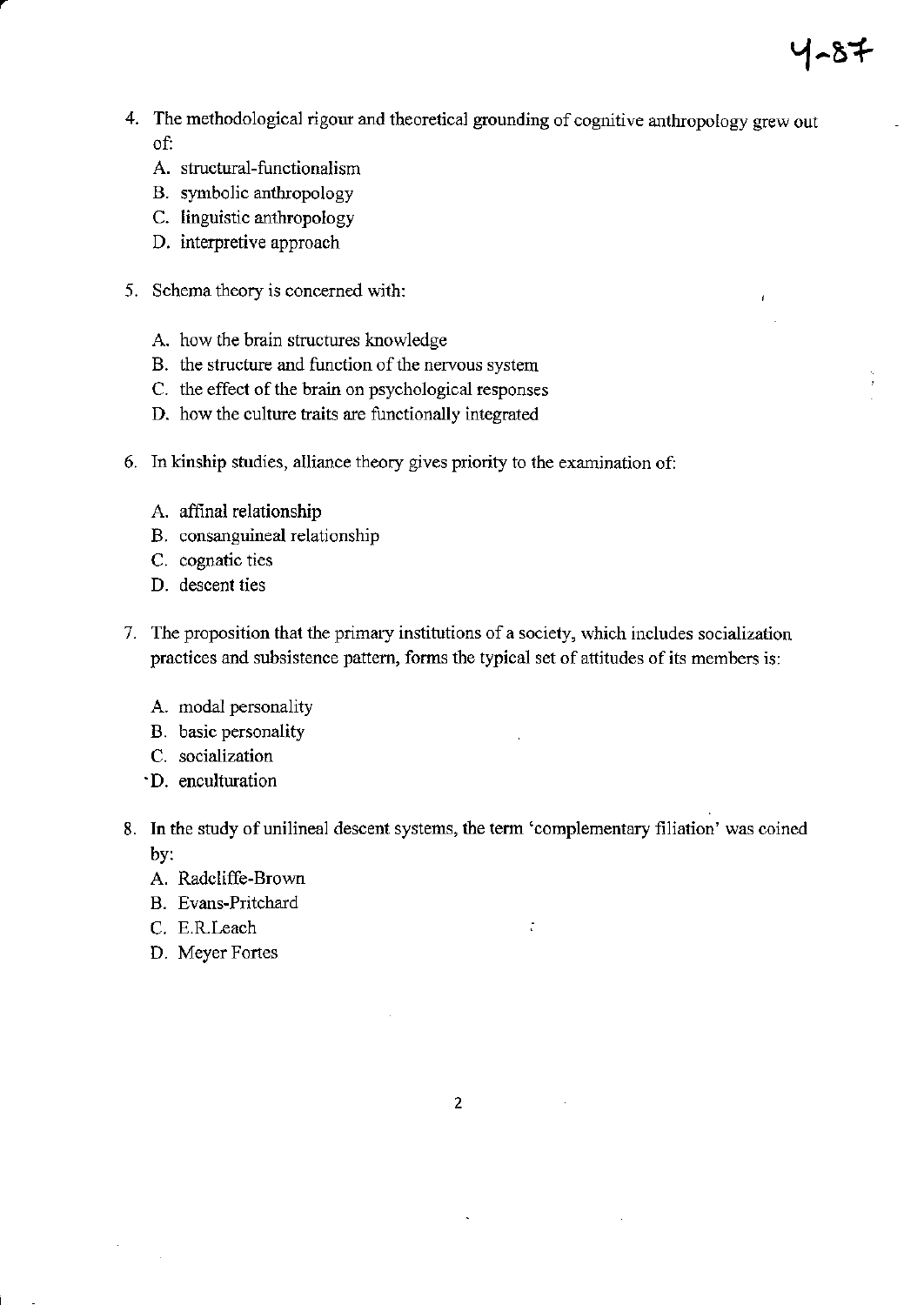9. **is the area of human culture which is not directly related to adaptations to** the environnent.

 $4 - 8 +$ 

- A. culture core
- B. culture circle
- C. culture complex
- D. culture area

10. The term 'culturology', which referc to the scientific study of culture, was coined by:

- A. Julian Steward
- B. Leslie White
- C. E.B.Tylor
- D. A.L.Kroeber
- I 1. A residence rule in which each spouse continues to reside with his or her kin after mariage is called:
	- A. bilocal
	- B. neolocal
	- C. virilocal
	- D. duolocal
- 12. The term 'gemeinschaft' in the conceptual dichotomy 'gemeinschaft/gesellscaft' is closest in meaning to:
	- A. society
	- ' B. cormunity
		- C. organization
		- D. association
- 13. Among the following anthropologists, who is known for the development of componential analysis?
	- A. Kenneth Pike
	- B. H.W.Scheffler
	- C. Max Gluckman
	- D. W.H. Goodenough

 $\overline{3}$ 

 $\tilde{t}$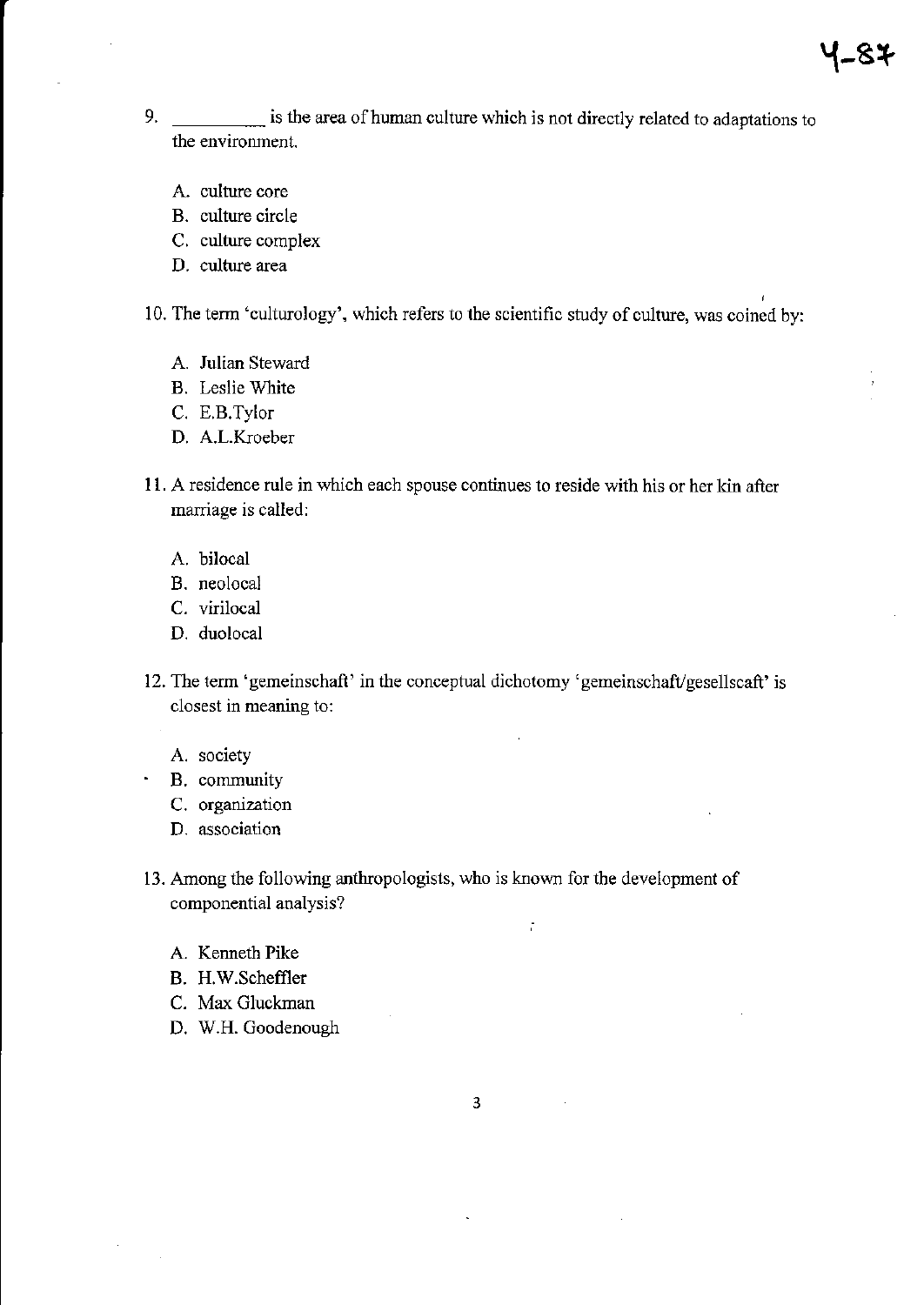14. The concepts 'latent function' and 'manifest function' are associated with:

- A. Clyde Kluckhon
- B. M.J.Herskovits
- C. Ralph Linton
- D. Robert.K.Merton
- 15. The theory that personality types and criteria of psychological 'normality' are culturally moulded was dereloped by:
	- A. Margaret Mead
	- B. Cora Dubois
	- C. Ruth Benedict
	- D. Abraham Kardiner
- 16. Experimental research design involves:
	- i. Field experiments, natural experiments and laboratory experiments
	- ii. a structured procedure to test a causal hypothesis
	- iii. comparison between one group where there is manipulation of variables with another where there is no nanipulation of variables
	- iv. an attempt towards accurate description of the phenomenon and to gain familiarity with an unknown society or problem
	- A. <sup>i</sup>and ii are correct
	- B. ii and iii are correct
	- C. iii and iv are corect
	- $\cdot$  D. iv and i are correct

17. When compared to pedigree. a genealogy----

- i. links people with ancestors,
- ii. link with ancestors and all relatives
- iii. links ego with all blood relations
- iv. Connects ego with all relatives by blood and marriage connections
- A. i only
- B. ii and iii are correct
- C. ii and iv are correct
- D. iv and i are correct

 $\overline{4}$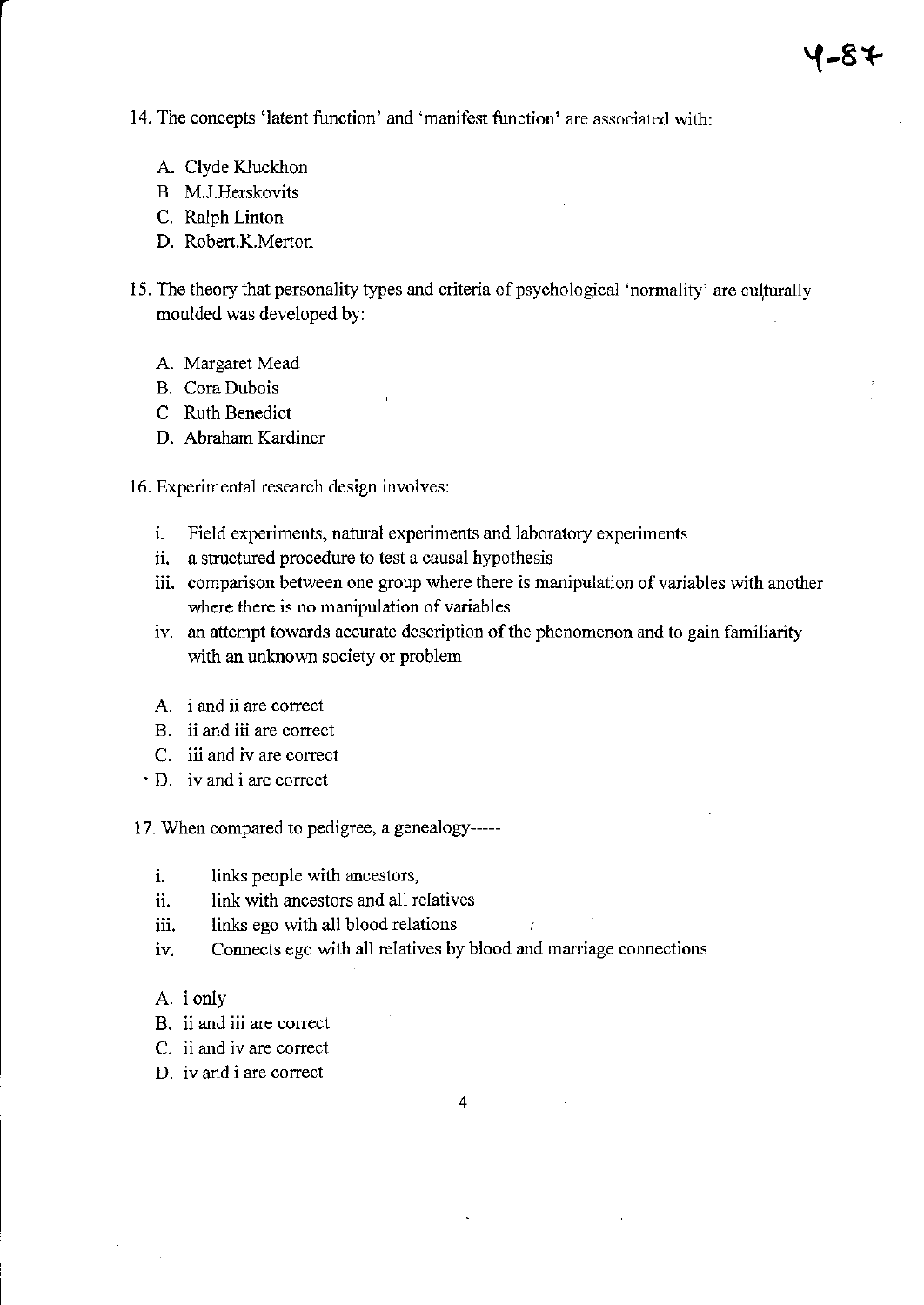18. Identify the correct sequence of questions to be asked in an interview:

- i. Opinion questions eliciting the views
- ii. Factual and simple questions about the interviewee
- iii. sensitive questions and controversial questions
- iv. Interest creation questions and questions justifying the study
- A. iii, iv ii, i
- B. i, iii, ii, iv
- C. ii, iv, i, iii
- D. iv, ii, iii, i
- 19. Oscar Lewis derived the concept of 'culture of poverty' from the study of a few families in slums by using which method?
	- A. Genealogical method
	- B. Case study method
	- C. Participant observation
	- D. Survey method

20. Proxemics is the study of----

- A. The dynamics of close kin relations
- B. Body motions and its accompanying messages
- C. Scientific study of neighbourhood environment
- D. People's use of space and its relationship to culture
- <sup>2</sup>I . Having the semblance of truth; in research, it refers to the probability that the research findings are consistent with occurrences in the "real world." This is known as:
	- A. verisimilitude
	- B. Synchronic Reliability
	- C. Quixotic Reliability
	- D. Equivalency Reliability
- 22. A common statistical analysis, usually abbreviated as r, that measures the degree of relationship between pairs of interval variables in a sample is:

 $\mathcal{I}$ 

A. Anova

B. Correlation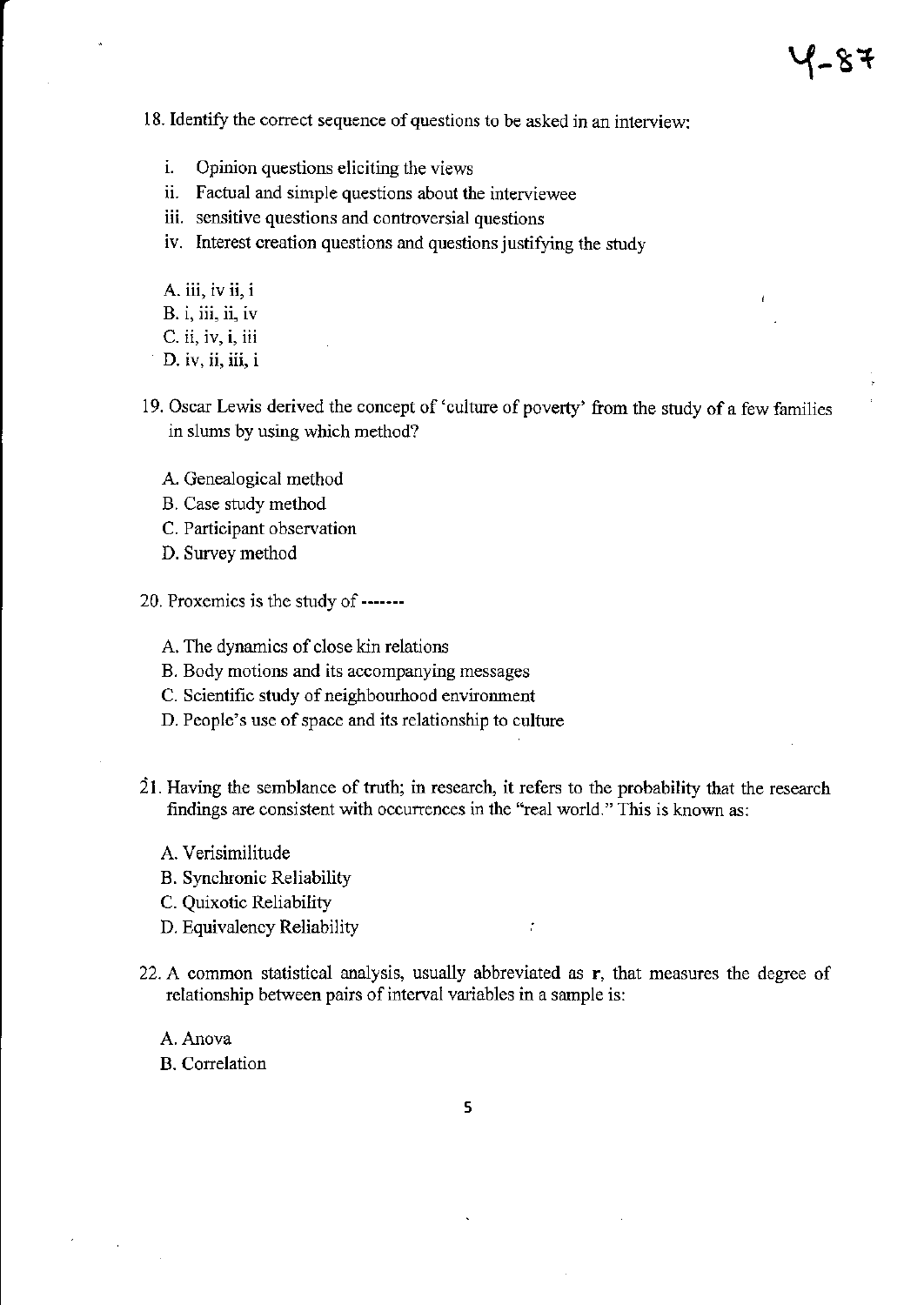- C. Factor Analysis
- D. Variance
- 23. Informed consent in the context of research means:
	- A. The participants voluntarily come forward to participate when they are informed to join the research
	- B. Participants are informed about exactly what will be done in the study for receiving their consent, but why the study is conducted need not be explained.
	- C. Participants are given complete information about the study aad their role in it before agreeing to participate
	- D. Though participants ate not competent enough to understand, they arc not coerced and are given choice
- 24. Who suggested that it is impossible to prove a scientific theory true by means of induction, because no amount of evidence assures us that contrary evidence will not be found
	- A. Karl Popper
	- B. Karl Hepel
	- C. Eamest Nagel
	- D. Thomas Kuhn
- 25. Validity refers to:
	- A. Anybody else uses this method, or the same person using it at another time, would come up with the same results.
	- B. We can generalize fiom the example that we have studied.
- $\cdot$  C. the study's theoretical implications can help to make sense of the findings.
	- D. Whether the data collected is a true picture of what is being studied.
- 26. The method of illustrative comparisons (or causal comparisons by illustrations) is associated with:

 $\mathcal{I}$ 

- A. Radcliffe-Brown
- B. Evans-Pritchard
- C. Fred Eggan
- D. E.R. Leach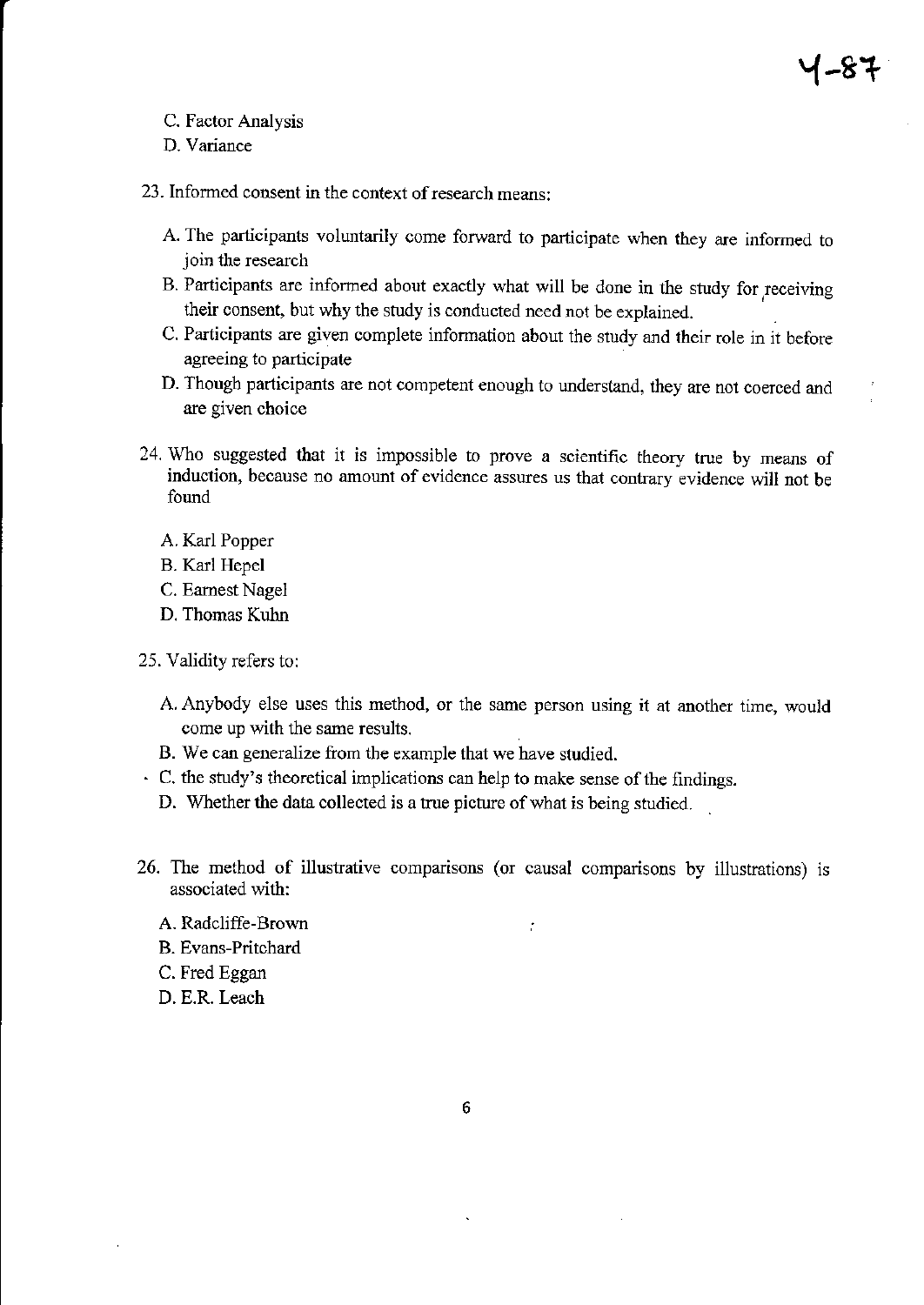- 27. Which one of the following is not an advantage while using a mailed questionnaire?
	- A. Facilitates consultation with in family
	- B. Answers given cannot be rechecked
	- C. Questions of embarassing natue are more willingly answered when not face to face with interviewer
	- D. Cheaper and quicker
- 28. What differentiates a focus group interview from a group interview?
	- A. The difference is in the number of questions asked
	- B. Focus groups are used to study the way people discuss a specific topic
	- C. Notes are not taken in a focus group
	- D. The volume of data is more in group interview
- 29. What is triangulation?
	- A. Using data from the different sites
	- B. Cross checking data obtained from different research strategies
	- C. A diagrammatic presentation of the processes
	- D. Analyzing data fiom different perspectives
- 30. What effect does the increase in the sample size will have upon the sampling error?
	- A. lt minimizes sampling error
	- B. It increases sampling error
	- C. It does not affect sampling error
	- D. It proportionately increases sampling error

#### 31. Match the following:

- a. F. G. Bailey i. Indian Society
- b. L. Dumont c. S. C. Dube ii. Castes of Mind
	- iii. Caste and Economic Frontier
- d. N. Dirks iv. Homo Hierarchicus

Identify the correct answer from the following:

- A. a-ii, b-iii, c-iv, d-i
- B. a-ii, b-iii, c-i, d-iv
- C. a-iii, b-iv, c-i, d-ii
- D. a-iii, b-i, c-iv, d-ii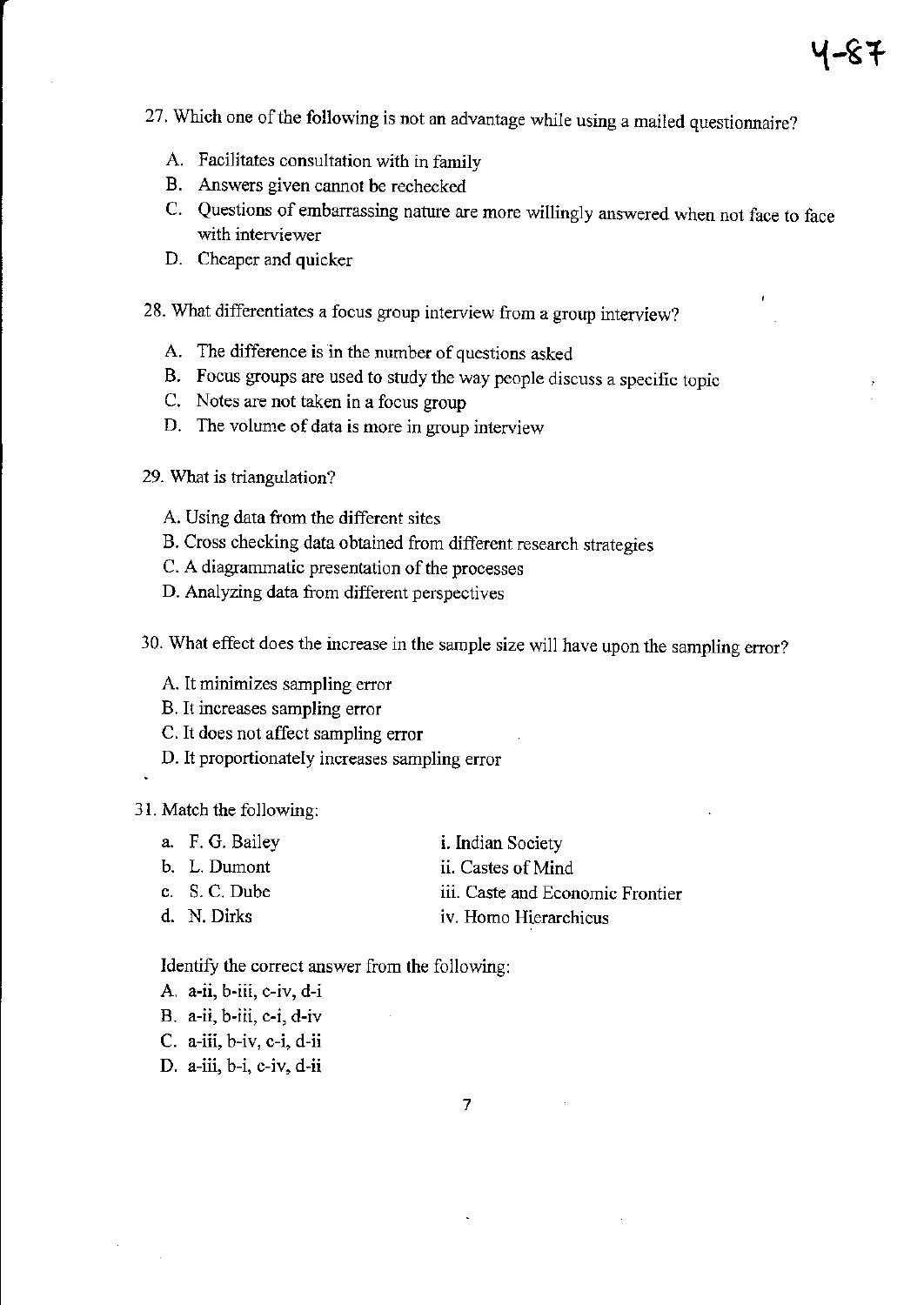4-87

- A. Westemization of the work sphere
- B. Ritual Neutralization of the work sphere
- C. Secularization of the work sphere
- D. Rationalization of the work sphere
- 33. Identify a noted anthropologist from the following who studied 'Kolmel' village of Kota community.
	- A. A. R. Radcliffe-Brown
	- B. David G. Mandelbaum
	- C. W. H. R. Rivers
	- D. Kathleen Gough
- 34. Identify Particularly Vulnerable Tribal Groups (PVTGs) from the following:
	- A. Santhal, Dhanak
	- B. Korwas, Kolgha
	- C. Rabha, Koya
	- D. Karku, Palliyar
- 35. Which one of the following concepts was used by M. N. Srinivas to explain caste mobility in medieval and modem India?
	- A. Sanskritization
	- B. Dominant Caste
	- C. Fission and Fusion
	- D. Parochialization
- 36. Identify the presiding spirit described by L. P. Vidyarthi in the context of Nature-Man-Spirit complex among Md Pahariya.  $\tilde{t}$ 
	- A. Maler
	- B. Khallu
	- C. Govardhan
	- D. Gosain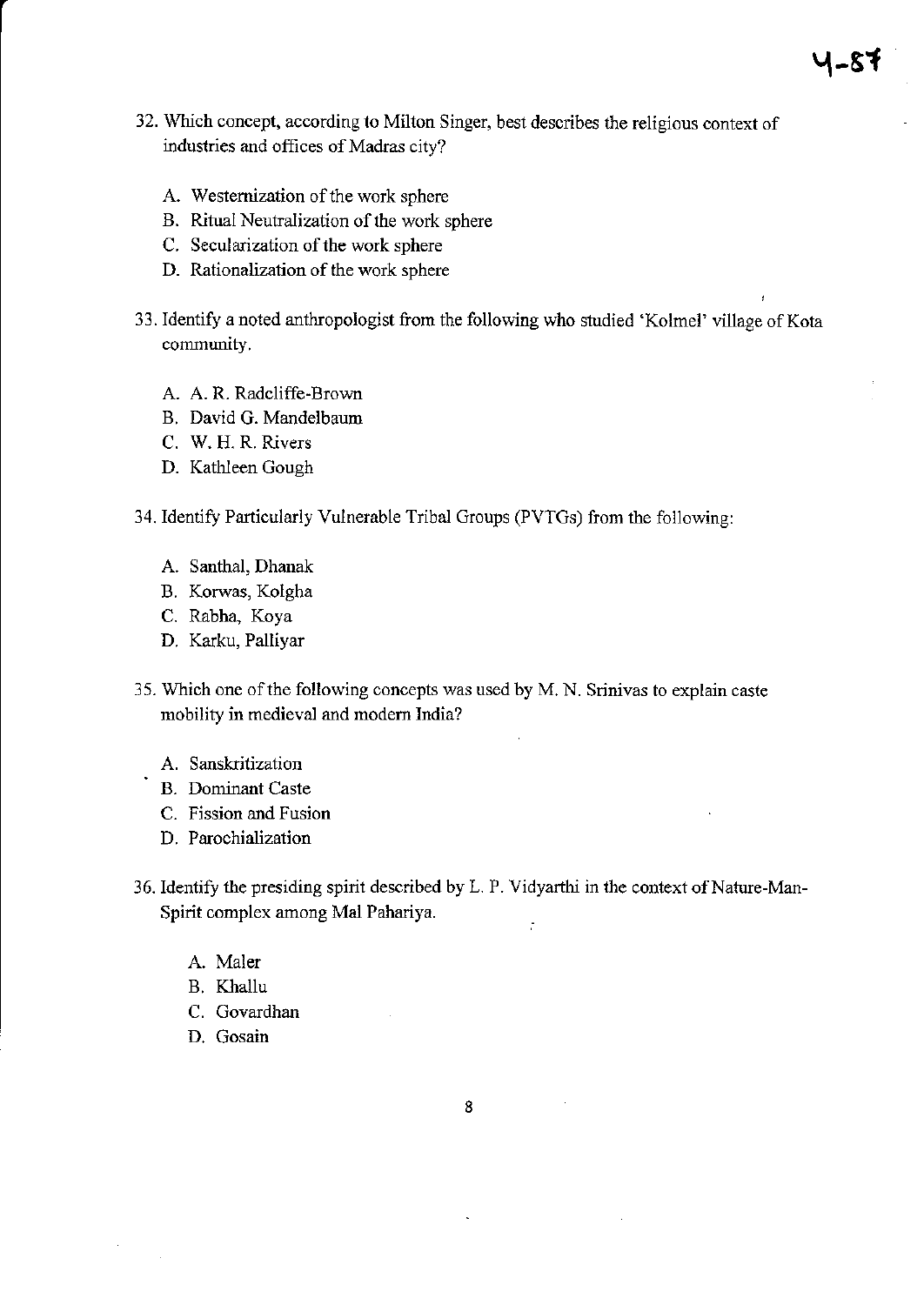37. Which committee is associated with the denotification of"criminal tribes"?

- A. U.N. Dhebar
- B. Balwantrai Mehta
- C. M. A. Ayyangar
- D. S. C. Dube

38. If the Brahmanic tradition is the householder, which tradition is the renouncer?,

- A. Sramana
- R. Tantric
- C. Lingayat
- D. Jogini
- 39. Indian villages have been described as litde republics by
	- A. M.N.Srinivas
	- B. Charles Metcalf
	- C. Baden Powel
	- D. S.C. Dube
- 40. The VI Schedule of the Indian Constitution is applicable to the areas in the following States:

| 1. Assam        | 2. Meghalaya | 3. Tripura | 4. Jharkhand |
|-----------------|--------------|------------|--------------|
| A. 4, 3 and 2   |              |            |              |
| B. 1, 2 and 3   |              |            |              |
| C. 1, 3 and 4   |              |            |              |
| D. $1, 3$ and 4 |              |            |              |
|                 |              |            |              |

<sup>4</sup>I . Match the following

| a. The Forest of Symbols                 | i. Marcel Mauss      |
|------------------------------------------|----------------------|
| b. The Gift                              | ii. Victor Turner    |
| c. Stone Age Economics                   | iii. Meyer Fortes    |
| d. The Web of Kinship among the Tallensi | iv. Marshall Sahlins |
|                                          |                      |

Identify the corect answer from the following

- A. a-i, b-iii, c-iv, d-ii
- B. a-ii, b-i, c-iv, d-iii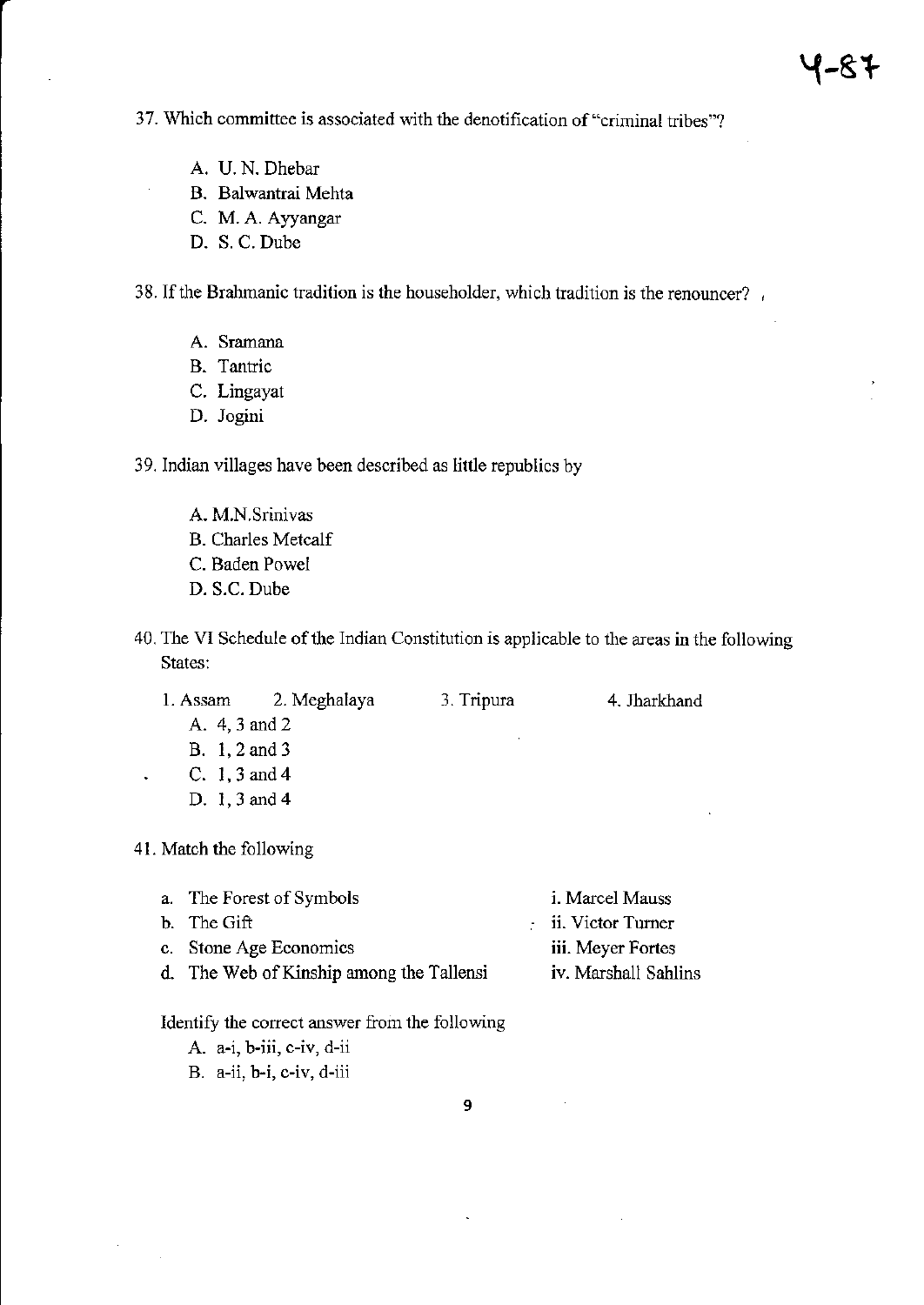- C. a-iii, b-ii, c-i, d-iv
- D. a-iv, b-ii, c-i, d-iii

42, In her book "Pattems of Culture", Ruth Benedict discusses the cultures of:

- A. Zuni, Greek, Dobu
- B. Zuni, Omaha, Dobu
- C. Kwakiutl, Dobu, Hopi
- D. Zuni, Kwakiutl, Dobu

43. Identify correct pairs from the following:

- 1. Sherry Ortner The People of Alor: A Social-Psychological Study of an East Indian Island
- 2. Laura Nader The Ethnography of law
- 3. Cora Du Bois Sherpas: Through their Ritual
- 4. Hortense Powdermaker Copper Town: Changing Africa
- A. 1,3
- B. 1,4
- c. 2,4
- D.2,3

44. What is ethnographic reconnaissance?

- A. Survey followed by more detailed inquiry
- B. Complete submerging in the field of study
- ' C. Plotting actions
	- D. Writing -up in during the fieldwork

45. 'Liquidated: An ethnography of Wall Street' by Karen Ho is about which of the following:

÷,

- A. Scientific laboratory
- B. Real Estate Sector
- C. Financial Markets
- D. Automobile Markets

10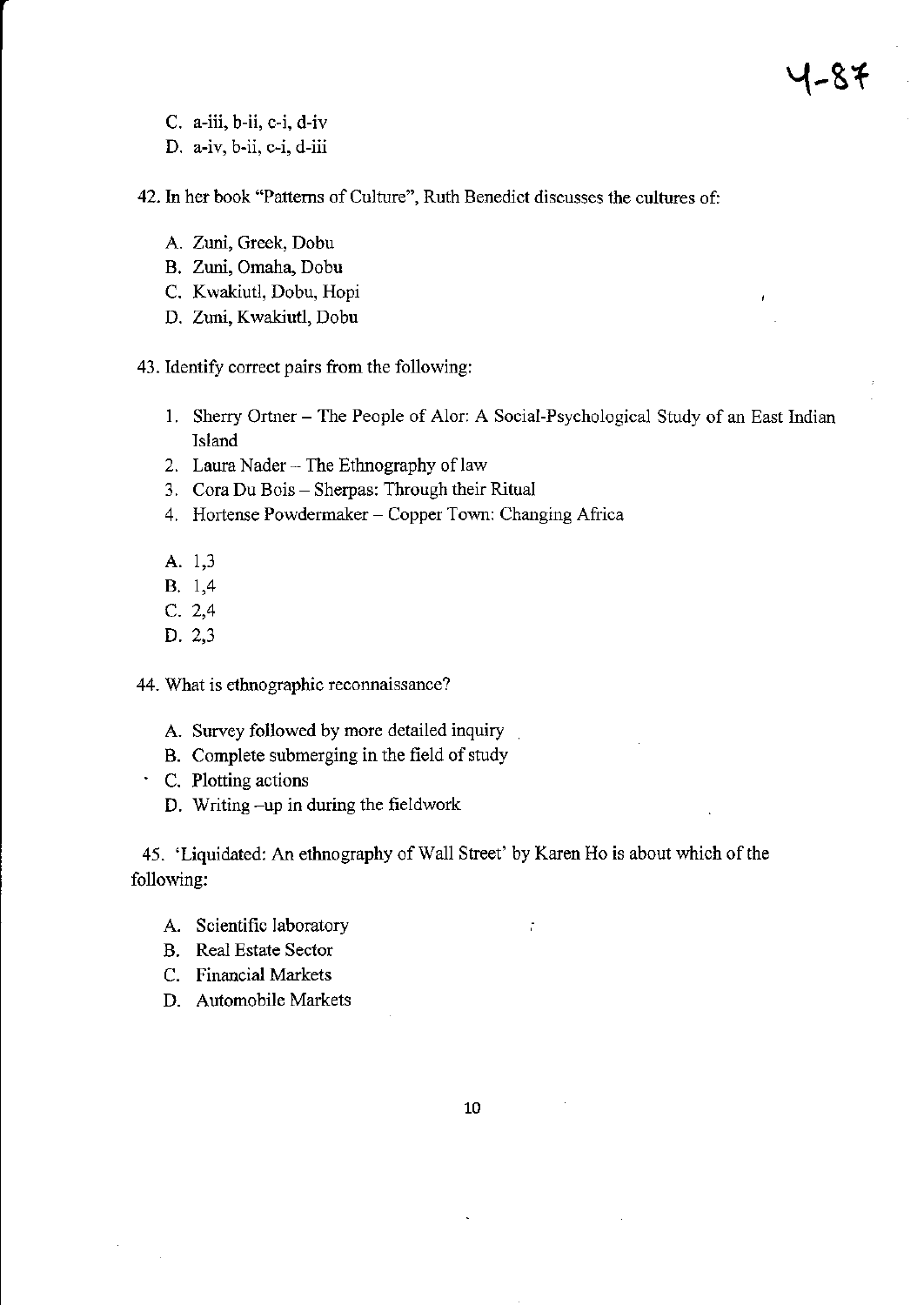- 46. 'A way of seeing is also a way of not seeing' is a phrase by:
	- A. Clifford Geertz
	- B. Kemeth Burke
	- C. Michael Foucault
	- D. Pertti J Pelto
- 47. Study of people's methods of constructing reality in everyday life is known as:
	- A. Etlnomethodology
	- B. Interpretative ethnography
	- C. Reflexive ethnography
	- D. Deconstruction
- 48. What is the new term to doing ethnography given in 1995 by George Marcus?
	- A. Autoetbnography
	- B. Patchwork ethnography
	- C. Multi-sited ethnography
	- D. Autobiogeography
- 49. Identify the wrong answer fiom the following.
	- A. S. C. Roy The Kharias, The Birhors B. D. N. Majumdar - The Ho, The Khasa C. Surajit Sinha - The Bhumij, The Kashi D. L. P. Vidyarthi - The Toda, The Thoti
- 50. Who among the following are associated with 'Tribe Caste Continuum'?
	- l. D.N. Majumdar 2. Surajit Sinha <sup>3</sup>. Sachchidanand 4. F.G. Bailey
	- 4.2,3 and 4 B. 1,2 and 4 C. 1,3and4 D. 1 and 4

 $\dot{r}$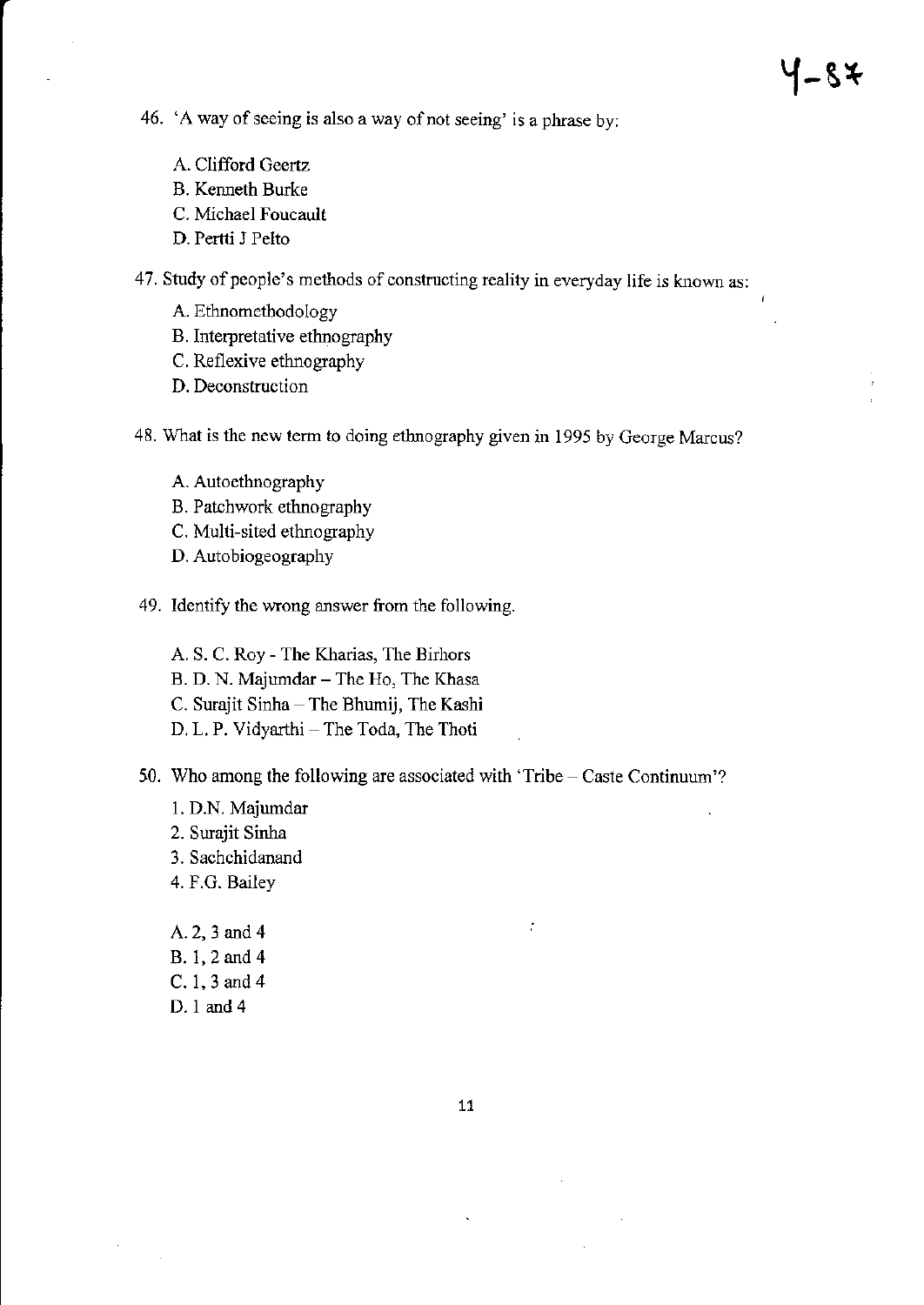#### $PART - B$

 $4 - 87$ 

01. What are the stances of the observer that are discussed in regard to observation method? Discuss the advantages and disadvantages of using participant observation for collection of data.

#### OR

Discuss the ambiguities of fieldwork and also explain the different stages of fieldwork.

02. Write an essay on the contribution of Radcliffe-Brown to anthropological theory.

OR Discuss the different methods of sampling.

a

 $\ddot{\phantom{0}}$ 

 $\sim$  1